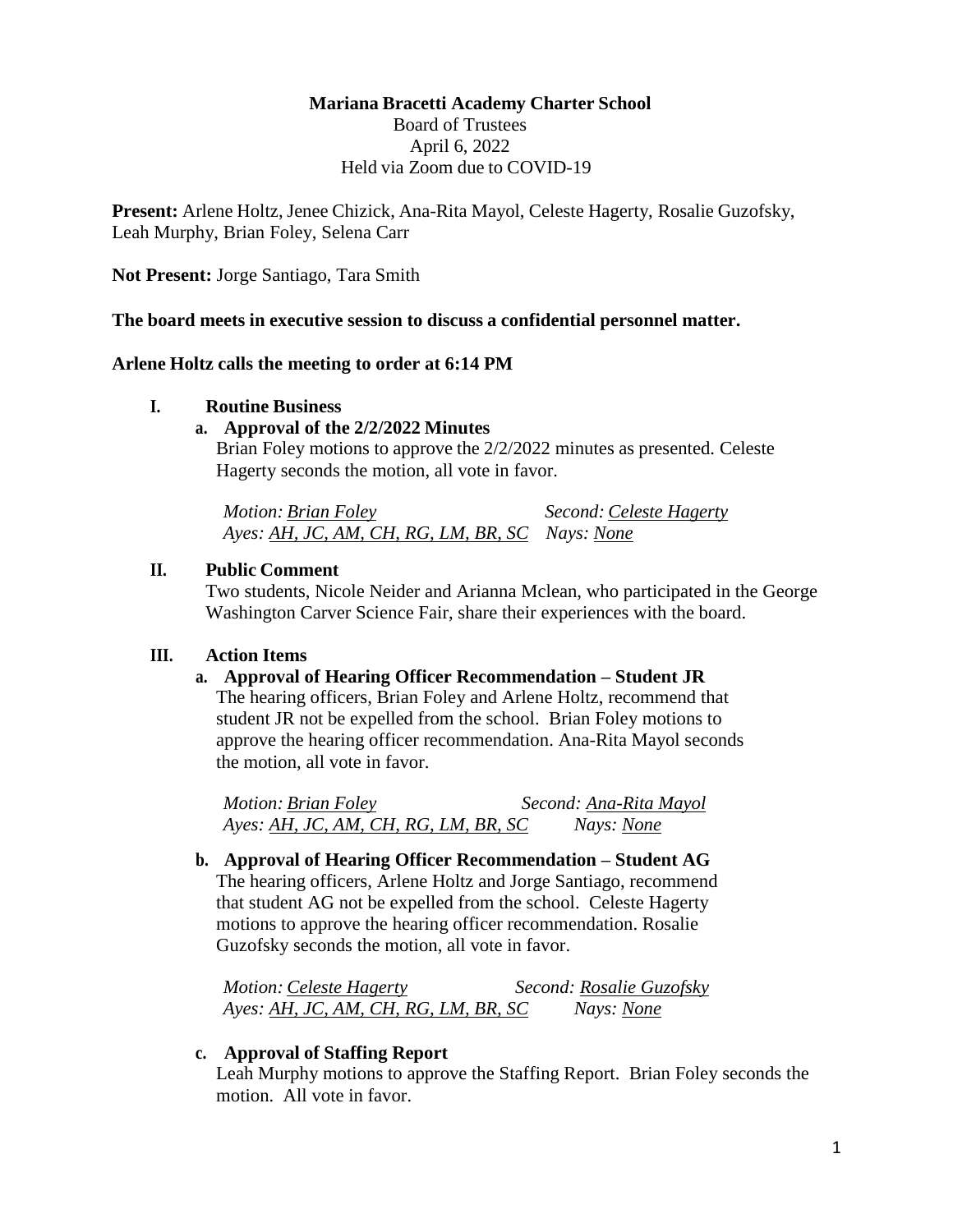*Motion: Leah Murphy Second: Brian Foley Ayes: AH, JC, AM, CH, RG, LM, BR, SC Nays: None*

**d. Approval of Conflict of Interests Policy for Federal Programs**

Celeste Hagerty motions to approve the Conflict of Interests Policy for Federal Programs. Rosalie Guzofsky seconds the motion. All vote in favor.

*Motion: Celeste Hagerty Second: Rosalie Guzofsky Ayes: AH, JC, AM, CH, RG, LM, BR, SC Nays: None*

**e. Approval of Transportation of Foster Students Policy** Leah Murphy motions to approve the Transportation of Foster Students Policy. Ana-Rita Mayol seconds the motion. All vote in favor.

*Motion: Leah Murphy Second: Ana-Rita Mayol Ayes: AH, JC, AM, CH, RG, LM, BR, SC Nays: None*

**f. Approval of Parent Involvement Policy and School Compact for Title I** Brian Foley motions to approve the Parent Involvement Policy and School Compact for Title I. Celeste Hagerty seconds the motion. All vote in favor.

*Motion: Brian Foley Second: Celeste Hagerty Ayes: AH, JC, AM, CH, RG, LM, BR, SC Nays: None*

**g. Approval of Food Service Management Contract Renewal with Maschio's** Rosalie Guzofsky motions to approve the FSMC Renewal. Celeste Hagerty seconds the motion. All vote in favor.

*Motion: Rosalie Guzofsky Second: Celeste Hagerty Ayes: AH, JC, AM, CH, RG, LM, BR, SC Nays: None*

## **h. Approval of Pre-Paid Rent**

Arlene Holtz motions to approve pre-paying the school's rent in the amount of \$1,500,000. Jenee Chizick seconds the motion. All vote in favor.

*Motion: Arlene Holtz Second: Jenee Chizick Ayes: AH, JC, AM, CH, RG, LM, BR, SC Nays: None*

#### **IV. Oral Reports**

## **a. Academic Committee**

Rosalie Guzofsky presents the materials reviewed at March's Academic Committee meeting. Jana Somma presents MAP and Study Island benchmarking data.

### **b. Finance Committee**

Brian Foley reports out on the Finance Committee meeting held in March and reviews the February 2022 financials. There are no major updates or significant changes at this time.